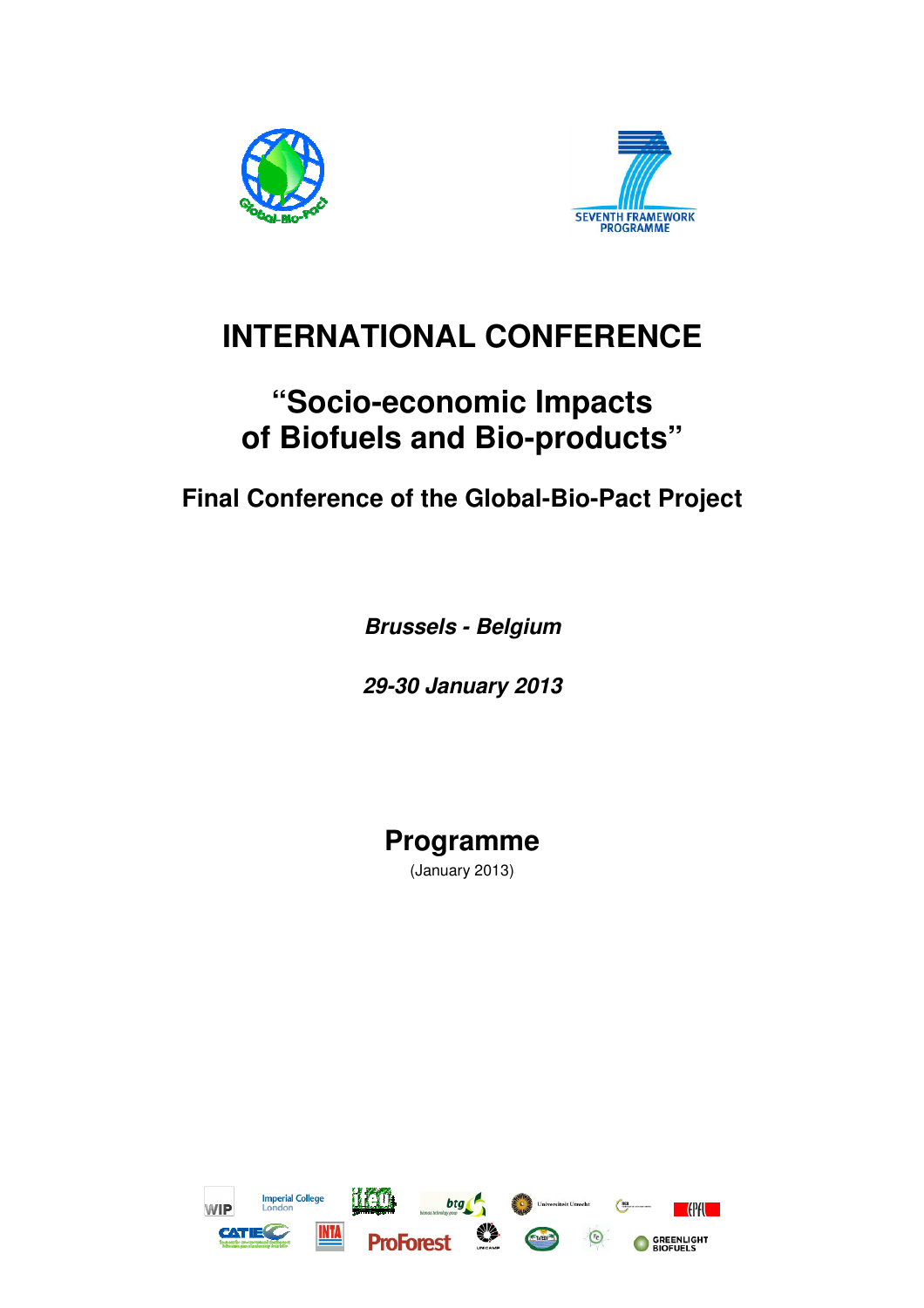## **Conference Objectives**

This International Conference on "Socio-economic Impacts of Biofuels and Bio-products" is organized as final event in the framework of the Global-Bio-Pact project. Specific objectives of the conference are:

- to present Global-Bio-Pact results to stakeholders involved in sustainability aspects of biofuels and bio-products including certification
- to provide a platform for knowledge exchange among international biomass stakeholders
- to discuss current and future European policies on sustainability of different biomass value chains

## **The Global-Bio-Pact Project**

The main aim of the Global-Bio-Pact project (Global Assessment of Biomass and Bioproduct Impacts on Socio-economics and Sustainability) is to identify opportunities for ensuring socio-economic sustainability of biomass, including bio-products and biofuels.

The objective is to prevent negative socio-economic impacts at the global scale, but especially in weak economies with emerging and developing biomass markets. Therefore, Global-Bio-Pact has elaborated several studies on socio-economic impacts of different value chains, as well as on trade, public perception, and environmental impacts. Recommendations to the European Commission were prepared.

Global-Bio-Pact is supported by the European Commission in the  $7<sup>th</sup>$  Framework Programme.

## **Members of the Global-Bio-Pact Consortium:**

- WIP Renewable Energies (coordinator), Germany
- Imperial College London, United Kingdom
- Utrecht University, The Netherlands
- BTG Biomass Technology Group, The Netherlands
- Institute for Energy and Environmental Research, Germany
- ProForest, United Kingdom
- Ecole Polytechnique Fédérale de Lausanne, Switzerland
- Universidade Estadual de Campinas, Brazil
- National Institute for Agricultural Technology, Argentina
- Tropical Agricultural Research and Higher Education Center, Costa Rica
- Tanzania Traditional Energy Development and Environment Organization, Tanzania
- Mali-Folkecenter, Mali
- Greenlight Biofuels Indonesia, Indonesia

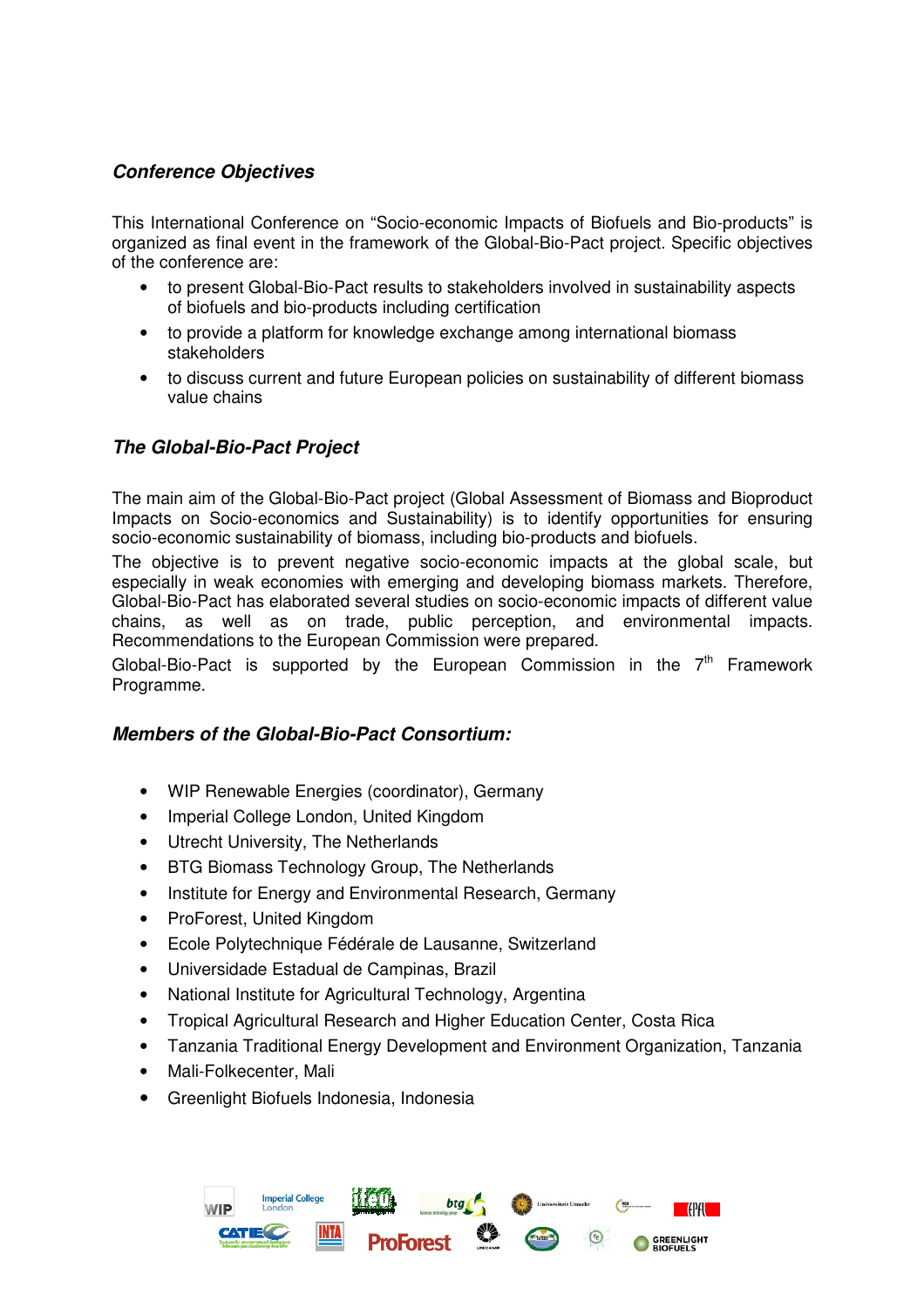## **Conference Organization**

### **Imperial College London**

Centre for Environmental Policy, ICEPT South Kensington, London SW7 2AZ, UK http://www3.imperial.ac.uk/icept

**Dr. Rocio A. Diaz-Chavez**

Tel: +4420 75949338; Fax: +4420 75949334 Email: r.diaz-chavez@imperial.ac.uk

### **WIP Renewable Energies**

Sylvensteinstr. 2 81369 Munich, Germany www.wip-munich.de

#### **Dominik Rutz** and **Dr. Rainer Janssen**

**Imperial College London** 



Tel: +49 89 720 12 739/743; Fax: +49-89-720 12 791 Email: dominik.rutz@wip-munich.de, rainer.janssen@wip-munich.de

## **Conference venues**

Conference Venue Tuesday:

**Crowne Plaza Brussels Hotel**  Rue Gineste 3, 1210 Brussels- Belgium www.crowneplazabrussels.be

Conference Venue Wednesday: **Renewable Energy House**  Rue d'Arlon 63; 1040 Bruxelles, Belgium http://rehbrussels.eu/

**Conference Language:** *English*  **Conference fee:** *The conference in free of charge Participants must cover their travel costs themselves* 

**Global-Bio-Pact Website***:* **www.globalbiopact.eu** 

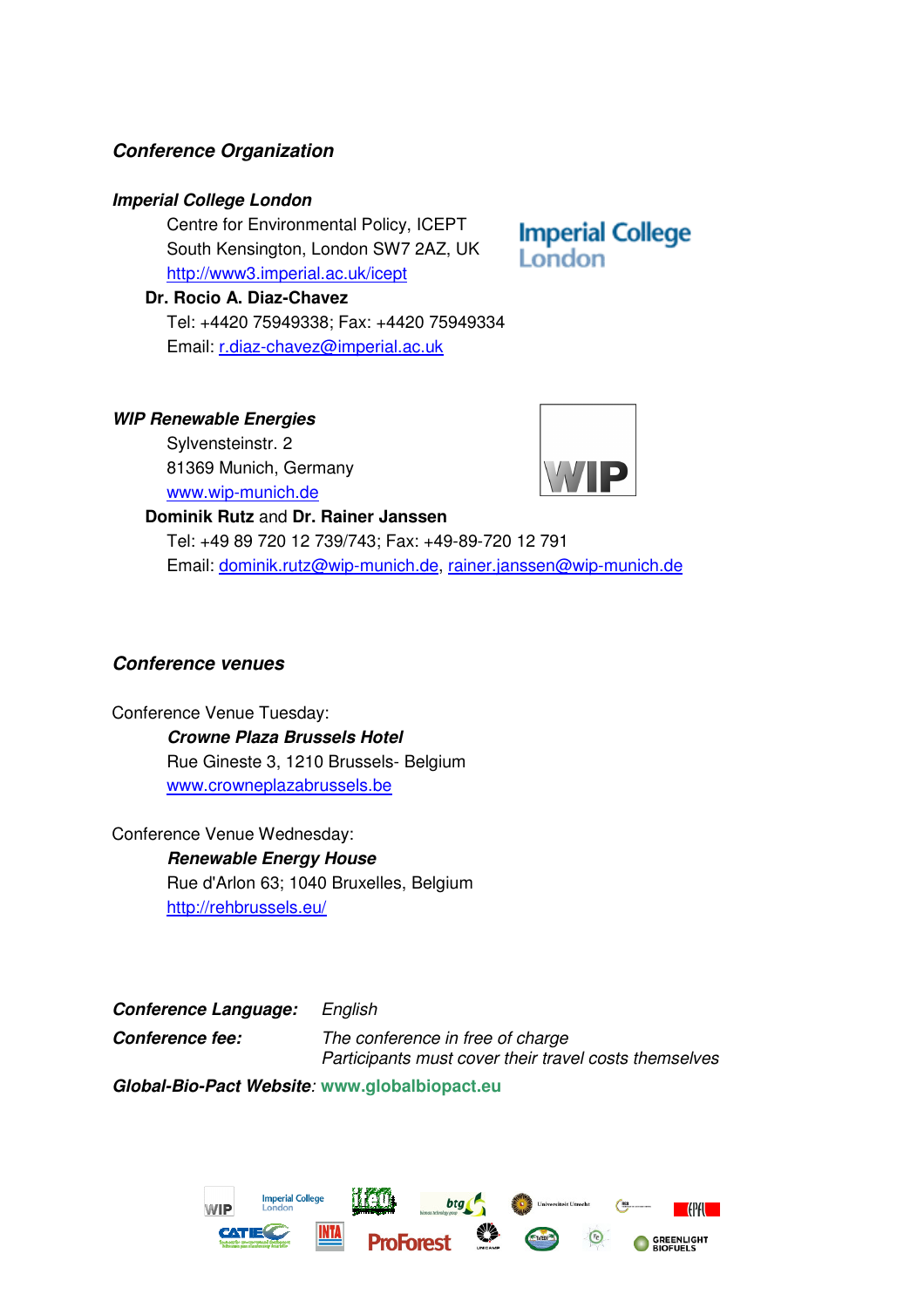## **Tuesday, 29 January 2013**

**Crowne Plaza Brussels Hotel** 

Rue Gineste 3, 1210 Brussels- Belgium www.crowneplazabrussels.be

*8:30* **Registration** 

## **Opening Session**

| 9:00         | <b>Opening of the Conference</b>                                 |
|--------------|------------------------------------------------------------------|
|              | Welcome Address by ANGEL LANDABASO, European Commission          |
|              | Welcome Address by the conference organizers                     |
|              | Welcome Address by the Global-Bio-Pact Project coordinators      |
| 9:15         | Keynote Speech: The biomass sector until 2020 & beyond           |
|              | ANGEL LANDABASO, European Commission                             |
| 9:45         | <b>The Global-Bio-Pact Project</b>                               |
|              | DOMINIK RUTZ AND RAINER JANSSEN, WIP Renewable Energies, Germany |
| <i>10:00</i> | Coffee Break                                                     |

#### **Session 1: Socio-economic impacts of biofuels in different countries**

*Chair:* ROCIO DIAZ-CHAVEZ, Imperial College London, UK

| <i>10:30-10.50</i>  | Socio-economic impacts of ethanol production from sugarcane in Brazil<br>ARNALDO WALTER, PEDRO GERBER, CAMILA ORTOLAN F. OLIVIERA, University of Campinas, Brazil |
|---------------------|-------------------------------------------------------------------------------------------------------------------------------------------------------------------|
| 10.50-11:10         | Socio-economic impacts of Jatropha cultivation in Tanzania<br>JENSEN SHUMA, Tanzania Traditional Energy Development Organization, Tanzania                        |
| 11.10-11:30         | Sustainable biodiesel production from soybean oil in Argentina<br>JORGE HILBERT, INTA, Argentina                                                                  |
| 11.30-11.50         | The national certification programme for Jatropha in Mali<br>OUSMANE OUATTARA, Mali Folkecenter, Mali                                                             |
| 11.50-12:10         | Impacts of palm oil production<br><b>ALISON WRIGHT, UK</b>                                                                                                        |
| 12.10-12.30         | Findings on main socio-economic impacts<br>JANSKE VAN EIJCK, Utrecht University, The Netherlands                                                                  |
| 12.30-13.00         | <b>General discussion</b>                                                                                                                                         |
| <i><b>13:00</b></i> | Light lunch offered by the organisers                                                                                                                             |

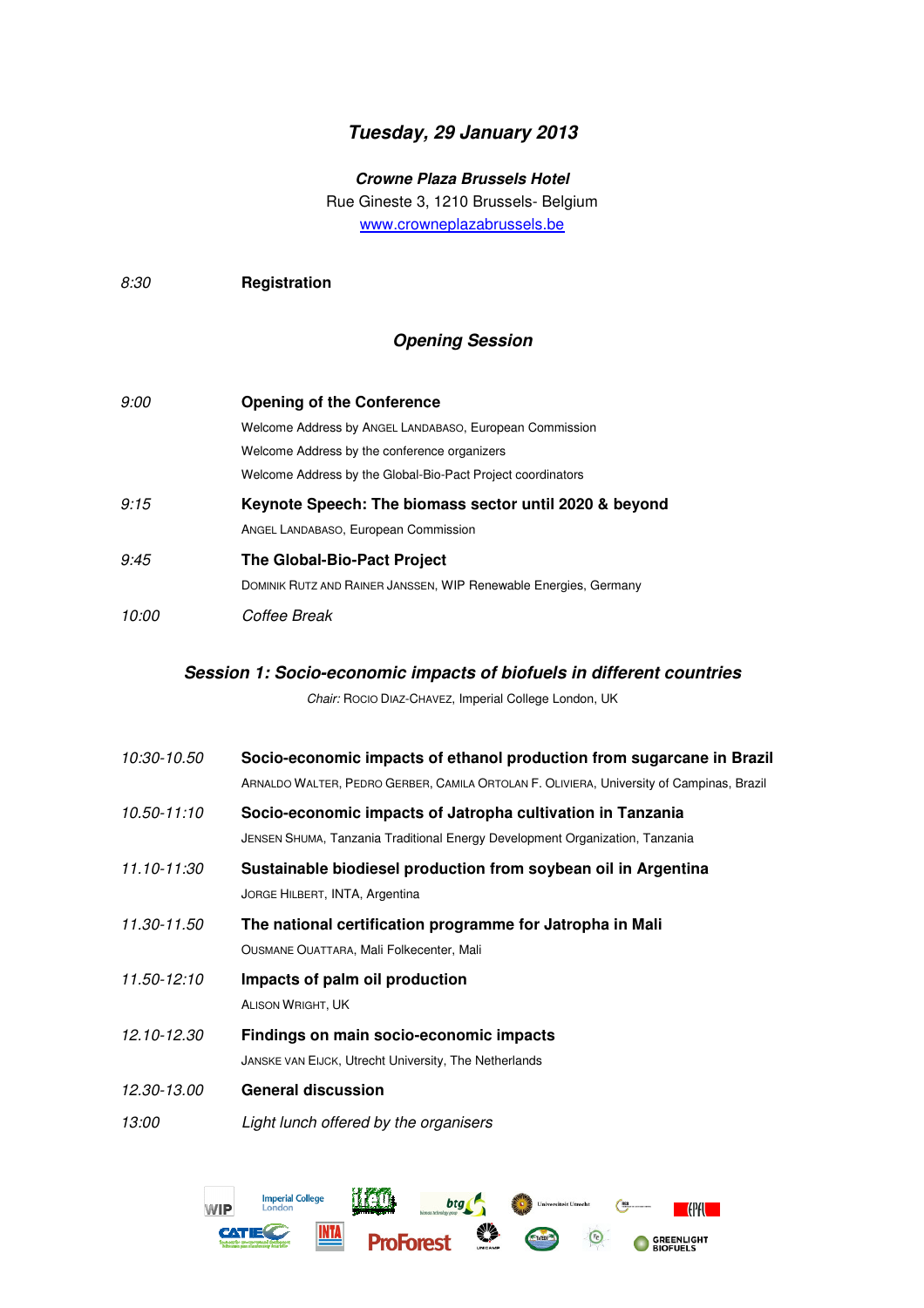## **Session 2: Socio-economic impacts and land use**

*Chair:* RAINER JANSSEN, WIP Renewable Energies, Germany

| 14.00-14.20   | Linkages between environmental and socio-economic impacts of biofuel<br>supply chains             |
|---------------|---------------------------------------------------------------------------------------------------|
|               | NILS RETTENMEIER, IFEU Institute, Germany                                                         |
| 14.20-14.40   | An economy-wide assessment of the food security impacts of changes in<br>biofuel policies and use |
|               | THOM ACHTERBOSCH, LEI/Wageningen University                                                       |
| 14.40-15.30   | Panel Discussion: Socio-economic impacts and land use                                             |
|               | Panelists:                                                                                        |
|               | - KYRIAKOS MANIATIS, European Commission                                                          |
|               | - MARC-OLIVIER HERMAN, OXFAM EU Advocacy, UK                                                      |
|               | - GERALDINE KUTAS, UNICA, Brazil                                                                  |
| 15.30-16.00   | Coffee Break                                                                                      |
|               | Session 3: Results of the Global-Bio-Pact project                                                 |
|               | Chair: JOHN VOS, BTG, The Netherlands                                                             |
|               |                                                                                                   |
| 16.00 -16:20  | <b>Global-Bio-Pact impact indicators</b>                                                          |
|               | Rocio Diaz, Imperial College London, UK                                                           |
| 16.20-16.40   | Experiences from field-testing of socio-economic impact indicators                                |
|               | ANNI VUOHELAINEN, Proforest, UK                                                                   |
| 16.40-17:00   | Public perception of biofuels in different societies                                              |
|               | ABIGAIL FALLOT, Tropical Agricultural Research and Higher Education Center, Costa Rica            |
| 17.00-17.20   | Implementation of sustainability certification: introduction to the RSB                           |
|               | ANNE-SOPHIE DÖRNBRACK, EPFL Energy Center, Switzerland                                            |
| 17.20-17.40   | <b>Future trading of Biomass</b>                                                                  |
|               | ARNALDO WALTER, UNICAMP, Brazil                                                                   |
| 17.40-18.00   | Recommendations and lessons learnt from Global-Bio-Pact                                           |
|               | RAINER JANSSEN AND DOMINIK RUTZ, WIP Renewable Energies, Germany                                  |
|               | Session 4: Closure of the first conference day                                                    |
|               |                                                                                                   |
| 18:10-18.30   | Closing speech: Key challenges of the future biomass sector                                       |
|               | ANDRE FAAIJ, Copernicus Institute, Utrecht University                                             |
| 18.30 - 18.40 | Final words                                                                                       |
| 18:40-19.40   | <b>Cocktail reception</b> offered by the organisers                                               |
|               |                                                                                                   |